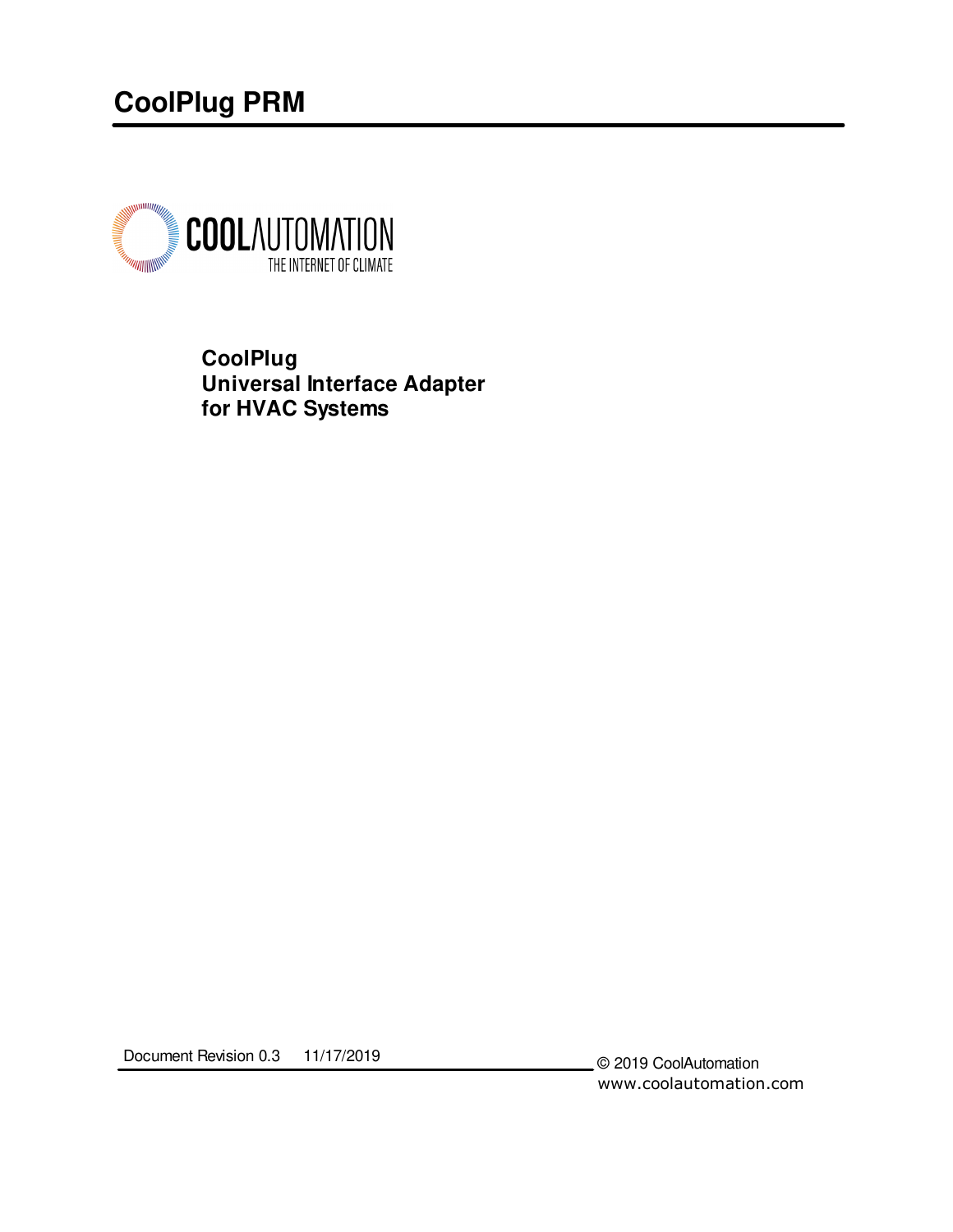

# **Table of Contents**

| 1 Document Revision History |  |
|-----------------------------|--|
| 2 Modbus Interface          |  |
|                             |  |
|                             |  |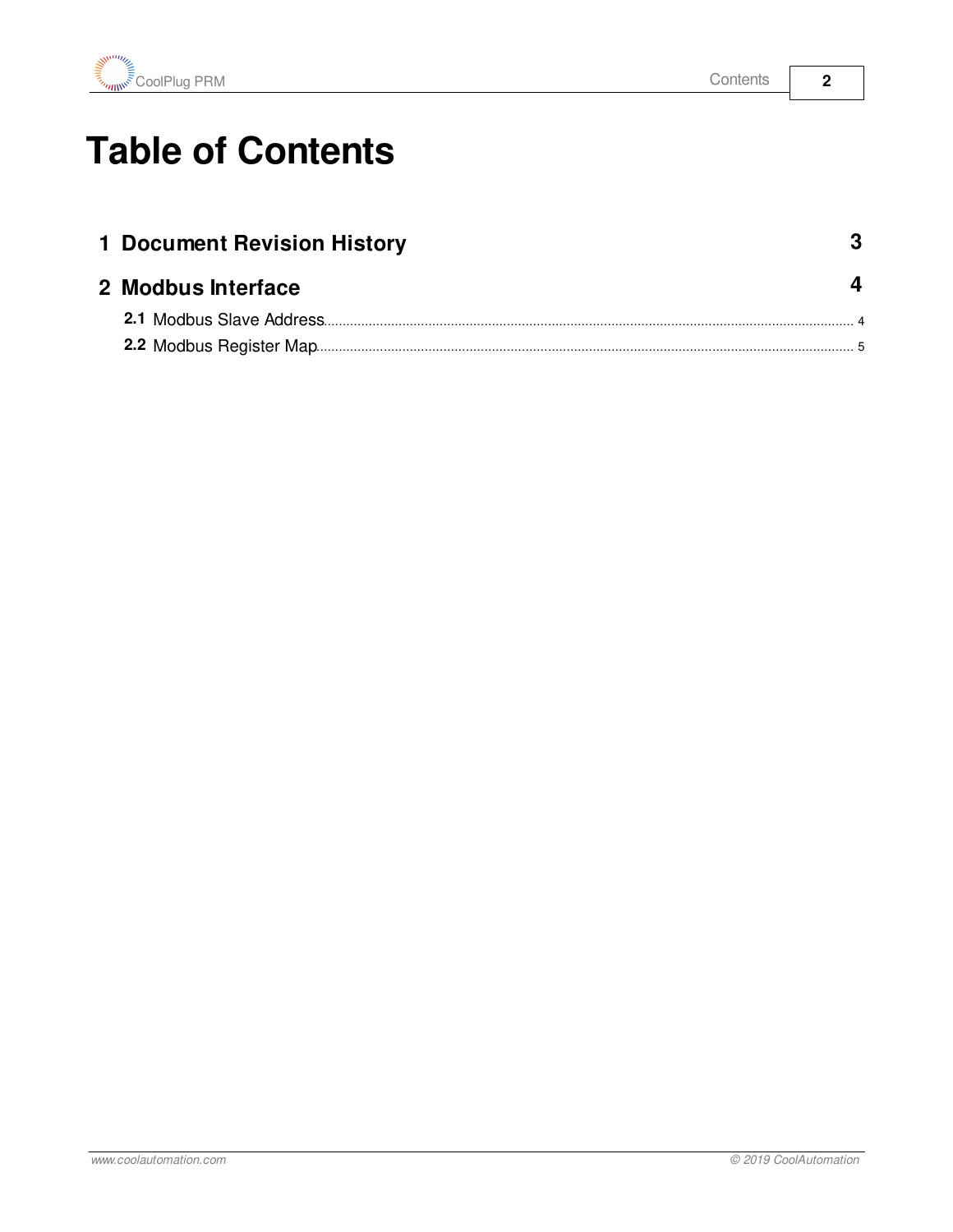

# <span id="page-2-0"></span> **1 Document Revision History**

- · 0.3 Added Operation status register
- · 0.2 Added Modbus Slave Address topic
- $\bullet$  0.1 Initial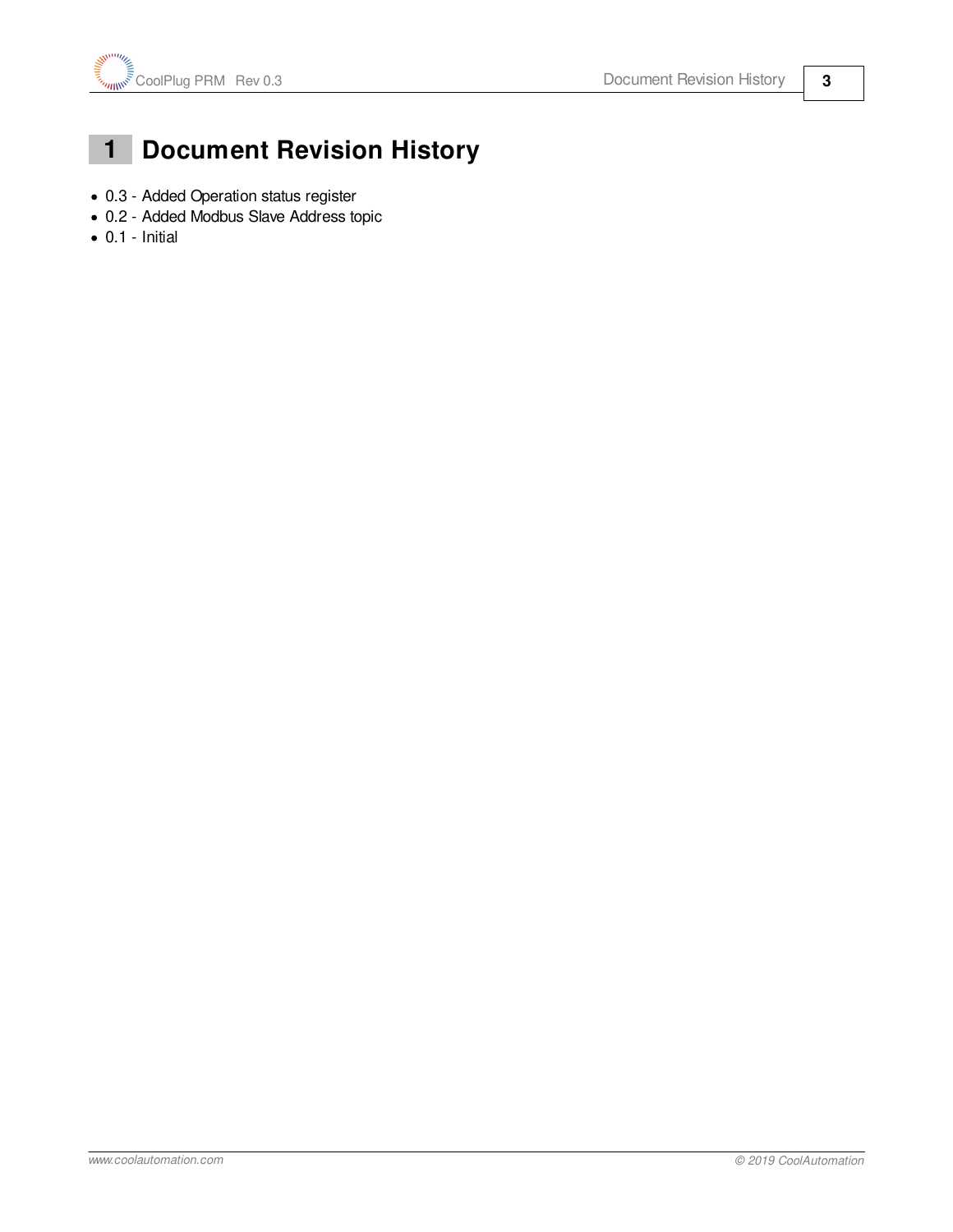### <span id="page-3-0"></span> **2 Modbus Interface**

CoolPlug is fully compliant with following Modbus specifications:

- · [MODBUS over Serial Line Specification and Implementation Guide V1.02](http://www.modbus.org/docs/Modbus_over_serial_line_V1_02.pdf)
- · [MODBUS application protocol specification V1.1b](http://www.modbus.org/docs/Modbus_Application_Protocol_V1_1b.pdf)

CoolPlug supports Modbus RTU Transmission Mode. The default frame format for CoolPlug is:

Baud Rate 9600 Start Bits 1 Data Bits 8 Parity No Stop Bits 1

CoolPlug physical connection to Modbus is Two-Wire EIA/TIA-485 standard interface via 485-A and 485-B terminals, recommended by Modbus specification. On such 2W-bus, at any time only one driver has the right for transmitting thus a Modbus communication is always initiated by the master. CoolPlug will never transmit without receiving a request from Modbus master.

A number of CoolPlug devices can be connected to single 2W-bus. Each CoolPlug in this case must have unique Modbus slave address.

Supported Modbus Functions

| <b>Function Code</b> | <b>Function Description</b>   |  |  |  |
|----------------------|-------------------------------|--|--|--|
| 03 (0x03)            | <b>Read Holding Registers</b> |  |  |  |
| 06(0x06)             | Write Single Register         |  |  |  |
| 16(0x10)             | Write Multiple registers      |  |  |  |
| 43 14 (0x2B 0x0E)    | Read Device Information       |  |  |  |

#### <span id="page-3-1"></span>**2.1 Modbus Slave Address**

In a standard Modbus network, there is one Master and up to 247 Slaves, each with a unique Slave Address from 1 to 247. CoolPlug Modbus Slave Address can be queried with **line** command or changed with **line myid** command. In the example below the new Slave Address will become 0x51 (81 decimal) after power reset:



Alternatively Modbus Slave Address can be queried and changed via Modbus interface by accessing Holding Register 0x24 (36 decimal). After writing a new value into Holding Register 0x24, CoolPlug has to be restarted. It can be done by writing 2 into Holding Register 0x02 (See [Modbus Register Map](#page-4-0) for details).

The default (factory set) Modbus Slave Address for CoolPlug devices is calculated from it's Serial Number (SN) according to the below procedure. All calculations are in hexadecimal format.

 **SN 283B96D0XXXX** Slave Address = (**03D0XXXX mod F7)+1**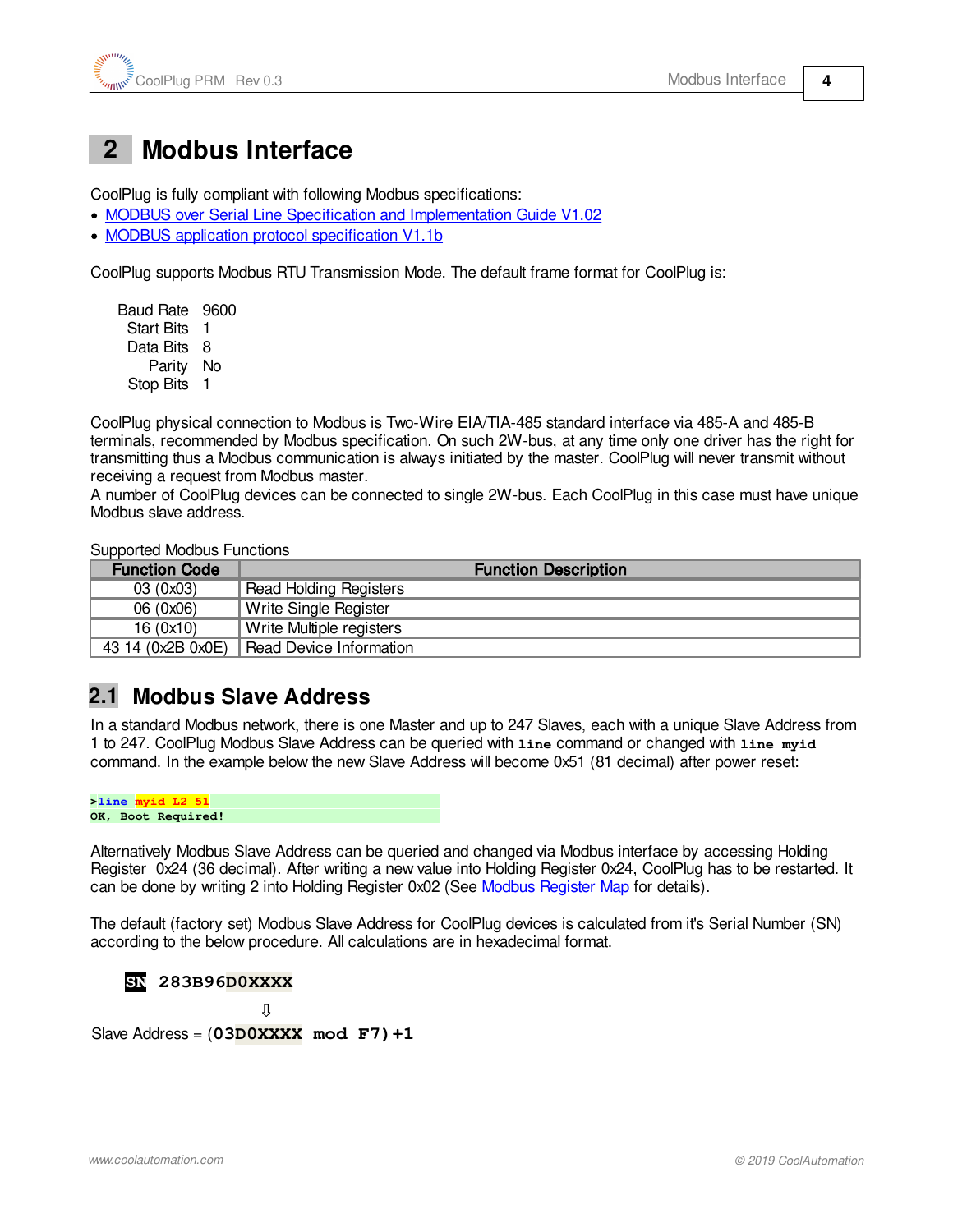# <span id="page-4-0"></span>**2.2 Modbus Register Map**

| <b>Holding Register</b><br>Address* |          | <b>Description</b>                                      | Read   | Required**   |  | <b>Notes</b>                                                                                                                                                                                                                                                                                                                                                                                                                                                                                                       |
|-------------------------------------|----------|---------------------------------------------------------|--------|--------------|--|--------------------------------------------------------------------------------------------------------------------------------------------------------------------------------------------------------------------------------------------------------------------------------------------------------------------------------------------------------------------------------------------------------------------------------------------------------------------------------------------------------------------|
| Hex                                 | Dec      |                                                         | Write  | Version Type |  |                                                                                                                                                                                                                                                                                                                                                                                                                                                                                                                    |
|                                     |          | CoolPlug Internals                                      |        |              |  |                                                                                                                                                                                                                                                                                                                                                                                                                                                                                                                    |
| 0002                                | 2        | Reset                                                   | W      |              |  | 1 - Enter Boot Mode<br>2 - Reset CoolPlug<br>CoolPlug does not respond to the<br>write request into this register.                                                                                                                                                                                                                                                                                                                                                                                                 |
|                                     |          | <b>Configuration and Status</b>                         |        |              |  |                                                                                                                                                                                                                                                                                                                                                                                                                                                                                                                    |
| 001E                                | 30       | Virtual Auto Mode Changeover point                      | r/w    | 0.1.3        |  | OCelsius (x10) rounded to 0.5°C, 0-<br>Disabled                                                                                                                                                                                                                                                                                                                                                                                                                                                                    |
| 001F                                | 31       | Use Virtual Auto Mode as Auto Mode                      | r/w    | 0.1.3        |  | 0/1 - Disable/Enable                                                                                                                                                                                                                                                                                                                                                                                                                                                                                               |
| 0020                                | 32       | <b>HVAC Type index</b>                                  | r      |              |  | Internal use                                                                                                                                                                                                                                                                                                                                                                                                                                                                                                       |
| 0021                                | 33       | <b>Firmware Version</b>                                 | r      |              |  | Major * 100 + Minor* 10 + SubMinor                                                                                                                                                                                                                                                                                                                                                                                                                                                                                 |
| 0022                                | 34       | Serial Number low word                                  | r      |              |  |                                                                                                                                                                                                                                                                                                                                                                                                                                                                                                                    |
| 0023                                | 35       | Serial Number high word                                 | r      |              |  |                                                                                                                                                                                                                                                                                                                                                                                                                                                                                                                    |
| 0024                                | 36       | <b>Modbus Slave Address</b>                             | W      |              |  | Effective only after reset                                                                                                                                                                                                                                                                                                                                                                                                                                                                                         |
| 0025                                | 37       | Master/Slave on HVAC line if another RC is<br>connected | r/w    | 0.0.4        |  | $0 -$ Slave<br>1 - Master<br>2 - Auto                                                                                                                                                                                                                                                                                                                                                                                                                                                                              |
| 0026                                | 38       | <b>Indoor Centralized Address</b>                       | r      |              |  |                                                                                                                                                                                                                                                                                                                                                                                                                                                                                                                    |
|                                     |          |                                                         |        |              |  |                                                                                                                                                                                                                                                                                                                                                                                                                                                                                                                    |
|                                     |          |                                                         |        |              |  |                                                                                                                                                                                                                                                                                                                                                                                                                                                                                                                    |
|                                     |          | <b>Line/Indoor Status</b>                               |        |              |  |                                                                                                                                                                                                                                                                                                                                                                                                                                                                                                                    |
| 0060<br>0061                        | 96<br>97 | Line state (bit fields)<br>Compact indoor status        | r<br>r |              |  | bit0:<br>0 - not connected to indoor,<br>1 - connected to indoor<br>bir1: - Reserved<br>$\textsf{bit2:}$<br>0 - no failure,<br>1 - indoor reports failure<br>bit3:<br>0 - normal operation,<br>1 - device in boot mode<br>$\text{bit4:}$<br>0 - line configured,<br>1 - line not configured<br>bits515: - Reserved<br>bit0: 0 - on/off<br>bits: 1-5 - mode<br>see mode encoding<br>bits 6-9: - fan speed<br>see fan speed encoding<br>bits 10-12: - louver<br>see louver position encoding<br>bit13: - filter sign |
|                                     |          |                                                         |        |              |  | bit14: - therm on                                                                                                                                                                                                                                                                                                                                                                                                                                                                                                  |
| 0062                                | 98       | Set temperature                                         | r/w    |              |  | O <sub>Celsius</sub> (x10)                                                                                                                                                                                                                                                                                                                                                                                                                                                                                         |
| 0063                                | 99       | Ambient temperature                                     | r      |              |  | O <sub>Celsius</sub> (x10)<br>0 - OK, else - HVAC failure code                                                                                                                                                                                                                                                                                                                                                                                                                                                     |
| 0064                                | 100      | <b>HVAC Failure code</b>                                | r      |              |  |                                                                                                                                                                                                                                                                                                                                                                                                                                                                                                                    |
| 0065                                | 101      | Own ambient (feed) temperature                          | r/w    |              |  | O <sub>Celsius</sub> (x10)                                                                                                                                                                                                                                                                                                                                                                                                                                                                                         |
|                                     |          | Line/Indoor Status (alternative)                        |        |              |  |                                                                                                                                                                                                                                                                                                                                                                                                                                                                                                                    |
| 0090                                | 144      | Line state (bit fields)                                 | r      |              |  | Same as 0x0060                                                                                                                                                                                                                                                                                                                                                                                                                                                                                                     |
| 0091                                | 145      | On/Off                                                  | r/w    |              |  | 0 - Off, other - On                                                                                                                                                                                                                                                                                                                                                                                                                                                                                                |